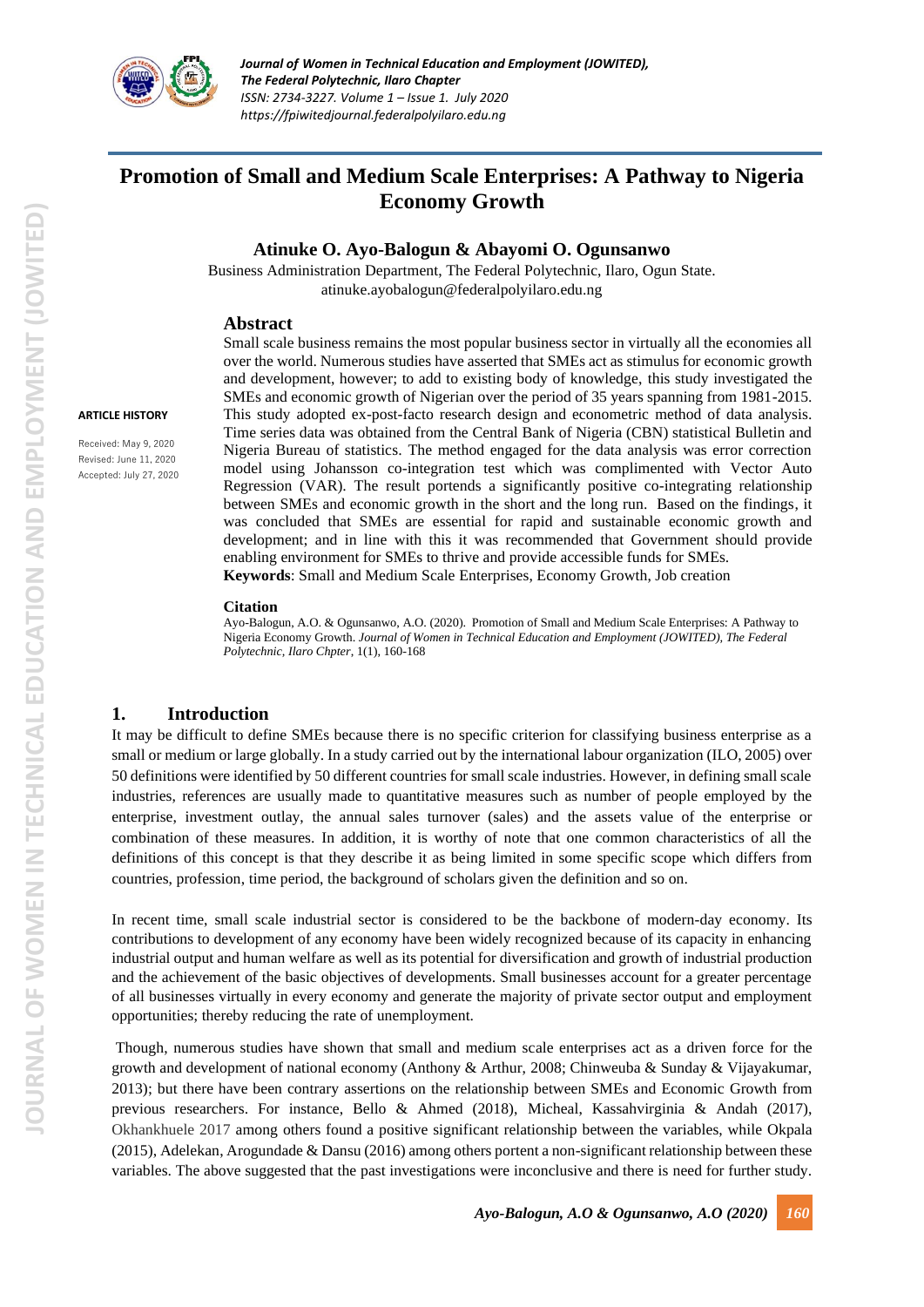

In a bid to overcome the shortcomings in the previous researches, this study relied on secondary data and engaged a robust econometric tools of data analysis to explore the inconclusiveness in the previous researches to add to the existing knowledge.

In some developing countries, small scale business enterprises are the center source of income, a breeding ground for entrepreneurs and a provider of employment (UNIDO report, 2003 as citied by Kehinde, Abiodun, Adegbuyi & Oladimeji, 2016). A cursory look at the standard practice of small-scale industries in economically developed countries like United Kingdom or United State of America, revealed that they depend largely on small scale industries to reach out to the people (Etebefia & Kinkumi, 2013)

In Nigeria, small scale industries represent about 90% of the industrial activities. Perhaps that explains why Nigerian government at different time formulated policies aimed at facilitating and empowering the growth and development of the small-scale enterprises. Nevertheless, despite the efforts and contributions of past and present government towards promoting Nigeria SMEs, the contribution of this sector to the economy still remain relatively small in terms of its impact on gross domestic product (GDP), unemployment and poverty reduction. The rate of unemployment in this country is still high and majority of the population still live in poverty (Ekezie, 1995; Bacdom, 2004; Iromaka, 2006). This is contrary to what obtains in other countries especially the developed nations where SMEs has been the source of alleviating poverty, employment generation, enhance human development, and improve social welfare of the people.

The effect of SMEs on Economic growth has been examined from different perspectives from different researchers. Eze & Okpala (2015), conducted a quantitative analysis of the impact of small and medium scale enterprises on the growth of Nigerian economy by means of econometric technique with a sample period of 20 years spanning from 1993 to 2011. The result of the study revealed that SMEs output does not make any significant contribution to Nigeria's economic growth performance. Ilegbinosa & Jumbo (2015), examines Small and Medium Scale Enterprises and Economic Growth in Nigeria empirically with 84 sample of SMEs for primary data collection as well as statistical records for years 1975-2012 as secondary data. Econometric method of data analysis was use in the study and it was discovered that the SMEs play an important role in determining the economic growth in Nigeria.

Adelekan, Arogundade & Dansu (2016), made use of Econometric analysis to investigate the relationship between Entrepreneurship and Economic Growth in Nigeria with a focus on SMEs Financing. The paper lean on secondary sources of data which was generated from Central Bank of Nigeria Statistical Bulletin and World Development Indicators (WDI, 2015). The result of the Asymmetric auto-regressive distributed lag (AARDL) indicated an insignificant direct relationship between finance for SMEs and Real Gross Domestic Products. Michael, Kassahvirginia & Andah (2017), in their study, "Conceptualizing Small and Medium Scale Enterprises; It's Implications to the Economic Growth of Nigeria", revealed that effective funding of SMEs sector translates into the national economic growth and sustainable economic development of Nigeria.

Okhankhuele, (2017), investigated the effect of small and medium scale enterprises on economic growth in Nigeria. The study made use of secondary data which was analyzed by Pearson Product-Moment Correlation Coefficient (PPMCC) and it was revealed that there is a significant and positive relationship between SME's contribution to Nigeria's Gross Domestic Product (GDP) and Nigeria's GDP from 1982 to 2012. Acho & Abuh, (2018) assessed the contributions of small-scale enterprises to the development of the Nigerian economy; the study made use of simple percentages  $(\%)$  and Chi-square  $(X^2)$  statistical tool with a Samples of twenty (20) respondents drawn from the staff of PEP Ventures, Federal Polytechnic Idah. The findings from the analysis of the study revealed that effective management of small-scale enterprises enhances the development of Nigerian economy.

Bello & Ahmed (2018) examined the impact of small and medium scale enterprises on economic growth of Nigeria using 30 years series retrieved from the statistical bulletin of Central Bank of Nigeria (CBN) spanning between 1986 and 2016. Regression analysis was employed in the study and the finding of the study revealed that small and medium scale enterprises in Nigeria make positive contribution towards the development of Nigerian economy. Otugo, & Ezeanolue (2018), modeled the effect of government expenditure in promoting SMEs, in an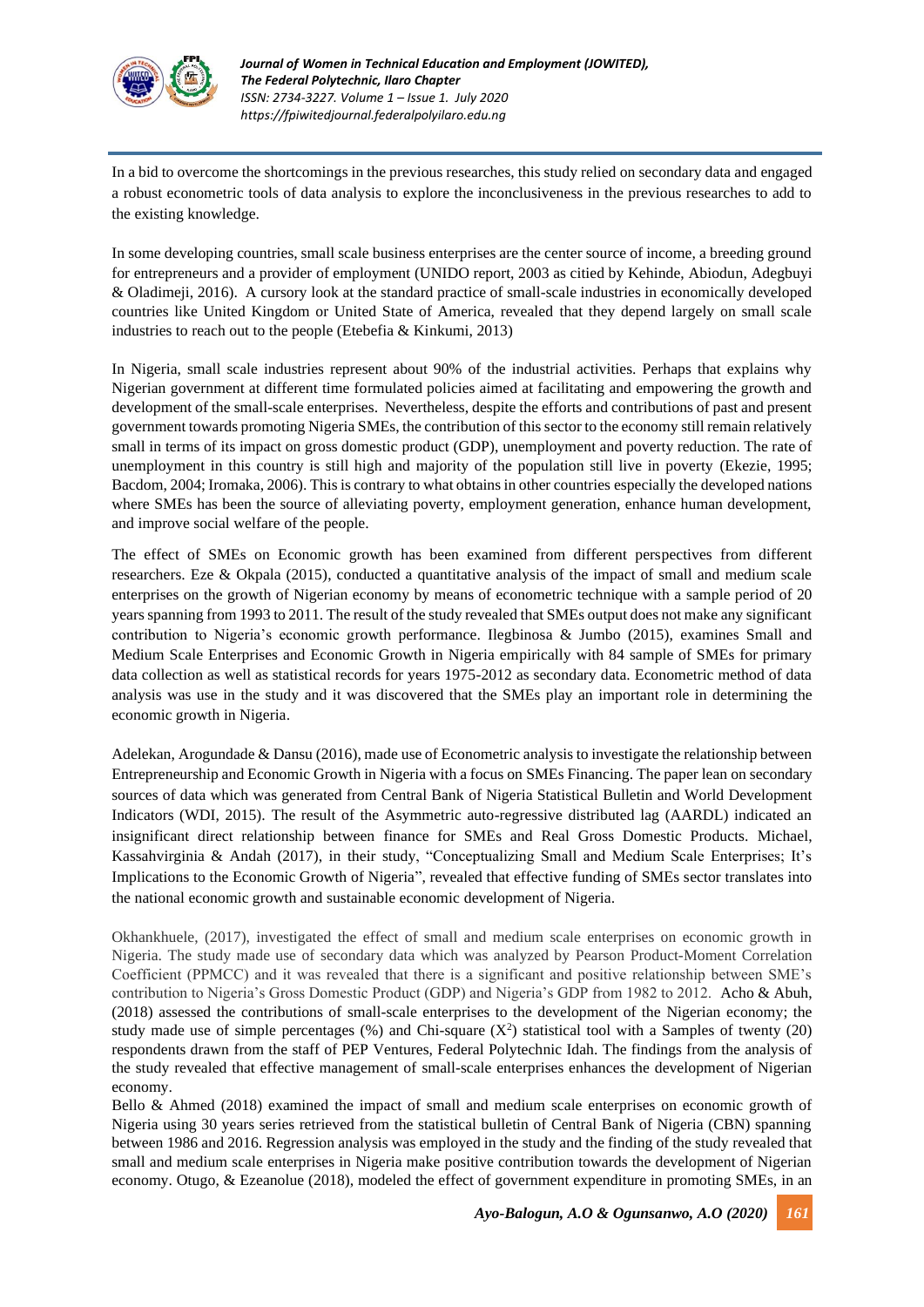

attempt to examines the effect of small and medium enterprises on economic growth in Nigeria. The study utilized an econometric regression model of the Ordinary Least Square (OLS) for its analysis. It was observed from the findings that government expenditure to small and medium enterprises have a positive impact on economic growth in Nigeria.

Following from the above, it appears that the development of any economy depends largely on how well the smallscale industries are managed. In this light, this study examined the impact of SMEs on the economic development of Nigeria, economy and the trend of Small and Medium Enterprises (SMEs) and GDP in Nigeria national development and finally determine the extent to which SMEs has impacted on economic growth in Nigeria.

### **3. Methodology**

This section presented the study area, the scope, research design, method of data collection, model specification as well as data analysis. The study was carried out in Nigeria with 35 years observation of event on the variables of interest (SMEs and GDP). The series (data) consisted of index on SMEs and Gross Domestic Product covering 35 years period spanning from 1981-2015. An ex-post - facto research design was engaged in the study, because the event had occurred before the commencement of the study.

Econometrics method of data analysis with the aid of E-view was adopted for this study. The analysis made use of ordinary least square (OLS) estimation technique. In order to ascertain the features of the series, a descriptive analysis was conducted to reveal: the average scores and their standard deviations, skewness, kurtosis, Jarque-Bera statistics and sum square. The trends of the adopted macroeconomic variables (Real Gross Domestic Product (RGDP) and Small and Medium Enterprises (SMEs) were also presented at this point.

Afterward preliminary tests were conducted; unit root through Augmented Dickey Fuller test for confirmation of stationarity of the series, and Johansson co-integration test for confirmation of both short-run and long-run relationship. Consequently, Vector Auto Regression (VAR) and diagnostics tests (stability, normally, and serial Correlation) were conducted to ensure that the result of the analysis is good enough to draw inferences.

The model specification is given as;

Vector Auto-Regression, the model appears thus:  $\text{Inrgdp}_{t} = a + \sum_{i=1}^{k} \beta_{i} \text{Inrgdp}_{t-i} + \sum_{j=1}^{k} \beta_{j} \text{InSME}_{t-j} + \text{Uit} \dots \dots \dots (i)$  $lnSME_t = a + \sum_{i=1}^{k} \beta_i lnrgdp_{t-i} + \sum_{j=1}^{k} \beta_j lnSME_{t-j} + \text{Uit} \dots \dots \dots (ii)$ 

### **4. Presentation of Result and Discussion**

**Table 1**: Descriptive Statistics of sample variables used in the estimation

| Date:     | 06/29/20          |             |
|-----------|-------------------|-------------|
| Time:     | 10:37             |             |
|           | Sample: 1981 2015 |             |
|           |                   |             |
|           | <b>LNRGDP</b>     | <b>LNT</b>  |
|           |                   |             |
| Mean      | 8.268007          | 6.339185    |
| Median    | 8.431415          | 6.756737    |
| Maximum   | 11.45259          | 9.799731    |
| Minimum   | 4.975561          | 2.525244    |
| Std. Dev. | 2.239233          | 2.440946    |
| Skewness  | $-0.108820$       | $-0.210499$ |
| Kurtosis  | 1.589490          | 1.667298    |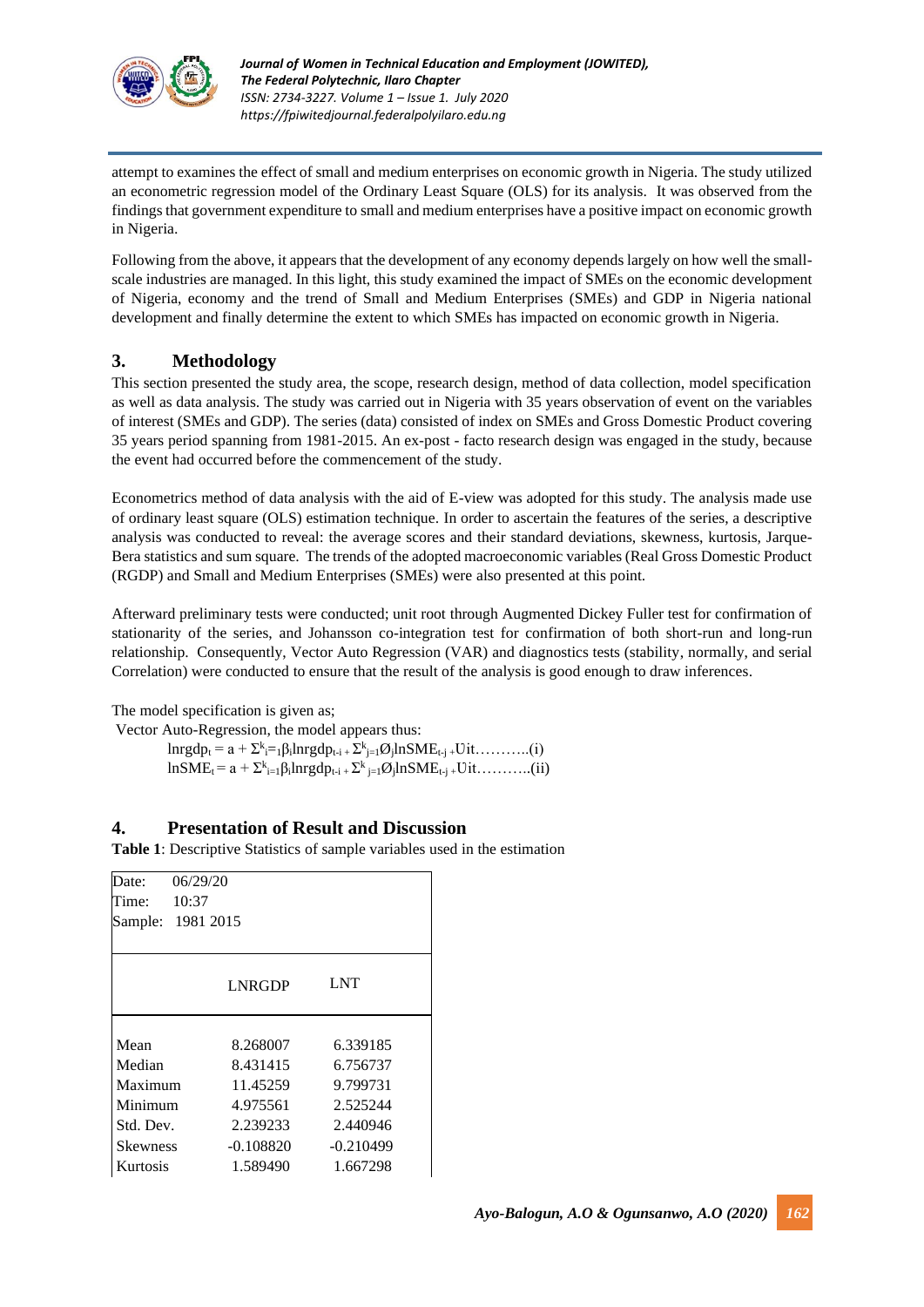

*Journal of Women in Technical Education and Employment (JOWITED), The Federal Polytechnic, Ilaro Chapter ISSN: 2734-3227. Volume 1 – Issue 1. July 2020 https://fpiwitedjournal.federalpolyilaro.edu.ng*

| Jarque-Bera         | 2.970488 | 2.848611 |
|---------------------|----------|----------|
| Probability         | 0.226447 | 0.240676 |
| Sum                 | 289.3802 | 221.8715 |
| Sum Sq. Dev.        | 170.4817 | 202.5794 |
| <b>Observations</b> | 35       | 35       |

Table 1 showed the description of sample of the variables used in the estimation. LNGRDP averages 8.268007 and varied from 4.975561 to 11.45259 with a standard deviation of 2.239233**.** The range of data indicated the absence of outrageous values from the series, while the standard deviation indicated that the individual values in the series did not varied significantly (not move far apart) from the mean value of the samples; these implied that the tendency of the superiority of the estimate was low. The mean of SMEs was 6.339185 and it varied from 2.525244 to 9.79973 with a standard deviation of 2.440946. The range of the data suggested that outrageous value waslacking in the series, while the standard deviation revealed that individual values in the series move reasonably close to the mean of the sample; these implied that the final analysis might be fit for inferential predictions. The skewness which measures symmetry of the variables indicated that both variables are negatively skewed (skewed to left i.e. show negative value) this indicated that there were more lower values than the sample mean in the series. The kurtosis of both variables indicated that they were platykurtic (negative kurtosis i.e. flatted-curved) because the values are well below the threshold of 3 which is the rule of thumb, and this confirmed that there are more lower values than the sample mean in the series. While the probability value of the jarque-Bera statistic, which combines skewness and kurtosis indicated that the series were normally distributed, given the corresponding p-values. The p-values are higher than 0.05 significant level and this implied that the null hypothesis that the samples were normally distributed was accepted.

| AUGMENTED DICKEY FULLER (ADF) TESTS STATISTICS |                   |             |                  |             |            |                 |
|------------------------------------------------|-------------------|-------------|------------------|-------------|------------|-----------------|
| <b>Series</b>                                  | ADF               | $1\%$       | 5%               | <b>10%</b>  | Prob. Val. | <b>Decision</b> |
|                                                | <b>Statistics</b> |             |                  |             |            |                 |
|                                                |                   |             | <b>At Levels</b> |             |            |                 |
| <b>LNRGDP</b>                                  | $-0.961241$       | -3.646342   | $-2.954021$      | $-2.615817$ | 0.7553     | I(O)            |
| <b>LNSME</b>                                   | $-1.181527$       | $-3.646342$ | $-2.954021$      | $-2.615817$ | 0.6705     | I(O)            |
| <b>At First Difference</b>                     |                   |             |                  |             |            |                 |
| <b>LNRGDP</b>                                  | $-3.078419$       | $-3.646342$ | $-2.954021$      | $-2.615817$ | 0.0381     | I(I)            |
| <b>LNSME</b>                                   | $-3.706932$       | $-3.646342$ | $-2.954021$      | $-2.615817$ | 0.0086     | I(I)            |

Table 2: Unit Root Tests

The variables involved in the unit root tests were real GDP (LNRGDP) and SMEs (LNSME) over the period of 1981 – 2015. The results of Augmented Dickey Fuller (ADF) Tests Statistics were reported in Table 2. Both tests indicated that the variables were not stationary at levels. However, they were stationary at first difference (integrated of order one I (1)) and that necessitated the use of Johannsen Co-integration test for detection of longrun relationship between the dependent and the independent variables

**Table 3**: Johansen Cointegration Test

Date: 06/29/20 Time: 10:47 Sample (adjusted): 1984 2015 Included observations: 32 after adjustments Trend assumption: Linear deterministic trend Series: LNSME LNRGDP Lags interval (in first differences): 1 to 2

Unrestricted Cointegration Rank Test (Trace)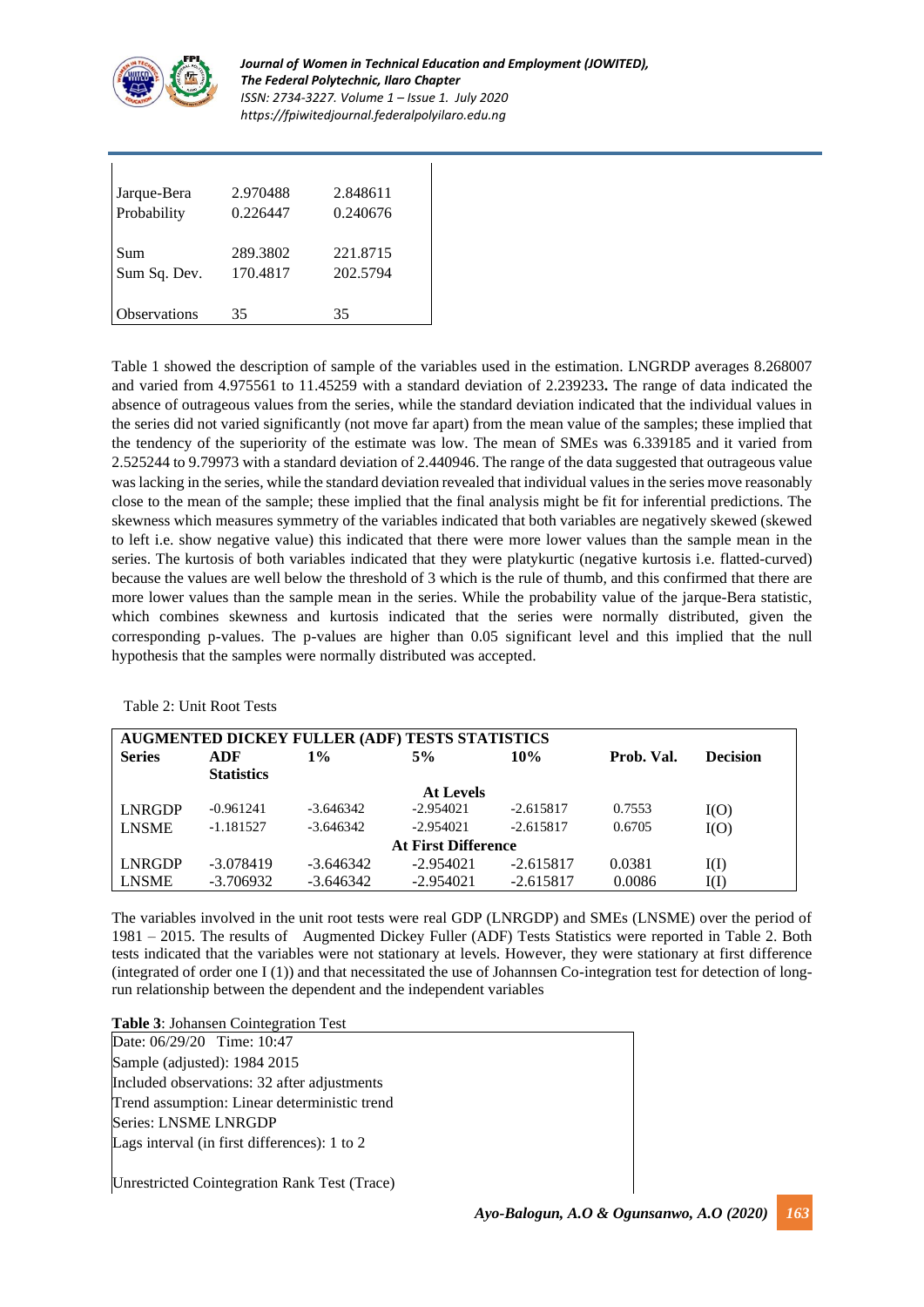

| Trace                     | 0.05           |         |
|---------------------------|----------------|---------|
| <b>Statistic</b>          | Critical Value | Prob.** |
| None 0.338311<br>15.44616 | 15.49471       | 0.0509  |
| 2.231431                  | 3.841466       | 0.1352  |
|                           |                |         |

Table 3 provided the result for the Johansen test and this clearly indicated that the p-value was greater than 5 percent ( $p > 0.05$ ) and this implied that the null hypothesis of no cointegration should be accepted, since the variables were integrated of order 1 and not co-integrated. Vector Auto Regression (VAR) model was employed to investigate the linear regression relationship to ascertain the short-run relationship between the variables.

### **Table 4**: VECTOR Auto Regression (VAR) Model

|                            | <b>Estimation Method: Least Squares</b> |            |             |        |
|----------------------------|-----------------------------------------|------------|-------------|--------|
| Date: 07/01/20 Time: 12:34 |                                         |            |             |        |
| Sample: 1983 2015          |                                         |            |             |        |
| Included observations: 33  |                                         |            |             |        |
|                            | Total system (balanced) observations 66 |            |             |        |
|                            |                                         |            |             |        |
|                            | Coefficient                             | Std. Error | t-Statistic | Prob.  |
|                            |                                         |            |             |        |
| C(1)                       | 1.197048                                | 0.300035   | 3.989689    | 0.0002 |
| C(2)                       | $-0.335582$                             | 0.252305   | -1.330067   | 0.1889 |
| C(3)                       | 0.226387                                | 0.193463   | 1.170183    | 0.2469 |
| C(4)                       | $-0.104282$                             | 0.184017   | $-0.566698$ | 0.5732 |
| C(5)                       | 0.476870                                | 0.356348   | 1.338215    | 0.1862 |
| C(6)                       | 0.787142                                | 0.427247   | 1.842360    | 0.0707 |
| C(7)                       | -0.549758                               | 0.359279   | $-1.530172$ | 0.1316 |
| C(8)                       | 0.972408                                | 0.275489   | 3.529756    | 0.0008 |
| C(9)                       | $-0.205306$                             | 0.262038   | -0.783498   | 0.4366 |
| C(10)                      | $-0.416259$                             | 0.507435   | $-0.820320$ | 0.4155 |
|                            | Determinant residual covariance         | 4.73E-05   |             |        |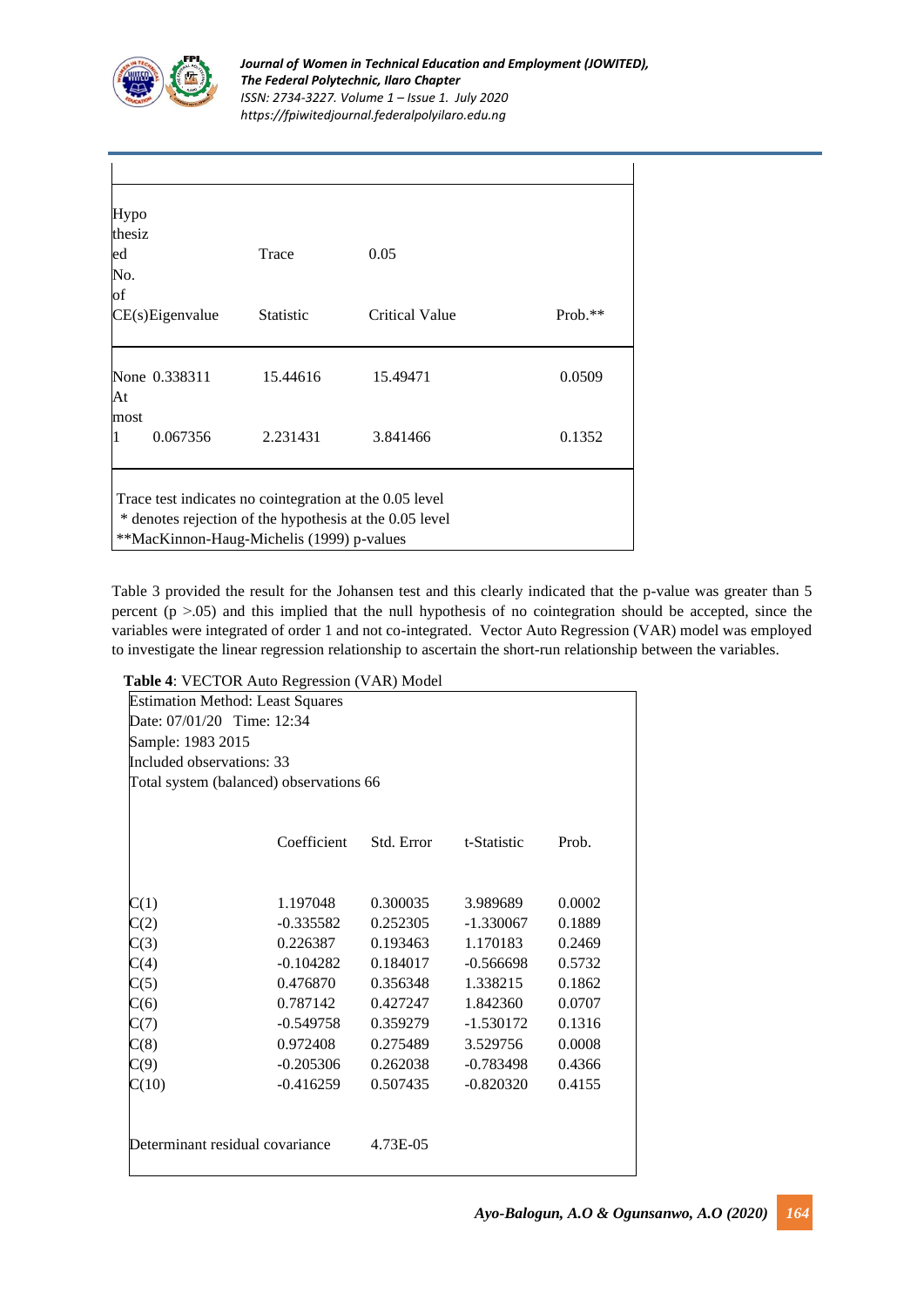

| + $C(4)$ <sup>*</sup> LNT(-2) + $C(5)$ |          | Equation: LNRGDP = $C(1)$ *LNRGDP(-1) + $C(2)$ *LNRGDP(-2) + $C(3)$ *LNT(-1) |          |
|----------------------------------------|----------|------------------------------------------------------------------------------|----------|
| Observations: 33                       |          |                                                                              |          |
| R-squared                              | 0.998330 | Mean dependent var                                                           | 8.465497 |
| Adjusted R-squared                     | 0.998092 | S.D. dependent var                                                           | 2.150259 |
| S.E. of regression                     | 0.093935 | Sum squared resid                                                            | 0.247065 |
| Durbin-Watson stat                     | 2.024606 |                                                                              |          |

In table 4, the Durbin-Watson statistic revealed that the model is not suffering from serial correlation and that it was reasonably fit for prediction; this was indicated by the value (2.024606) exhibited which was within the threshold of the prescribed rule of thumb.

The coefficient of determination R-squared 0.998330 measured the size of effect of SMEs on RGDP. This portent that 99 percent of total variation in the dependent variable real gross domestic product (LNRGDP) was attributed to the explanatory variable SME (LNSME) in Nigeria spanning the period 1981- 2015. This also implied that SMEs performance was a very potent factor in economic development in Nigeria.

**Table 5**: Wald Test

| <b>Test Statistic</b><br>Value                                       |  | Df             | Probability |  |  |  |  |
|----------------------------------------------------------------------|--|----------------|-------------|--|--|--|--|
| Chi-square<br>16739.88                                               |  | $\overline{4}$ | 0.0000      |  |  |  |  |
| Null Hypothesis: $C(1)=C(2)=C(3)=C(4)=0$<br>Null Hypothesis Summary: |  |                |             |  |  |  |  |
| Value<br>Std. Err.<br>Normalized Restriction $(= 0)$                 |  |                |             |  |  |  |  |
|                                                                      |  |                |             |  |  |  |  |
| C(1)                                                                 |  | 1.197048       | 0.300035    |  |  |  |  |
| C(2)                                                                 |  | $-0.335582$    | 0.252305    |  |  |  |  |
| C(3)                                                                 |  | 0.226387       | 0.193463    |  |  |  |  |

Table 5 showed that the associated probability value of the t=statistics was less than 1 percent (t=16739; P< .01).This implied that the null hypothesis of no significant relationship between GDP and SMEs will be rejected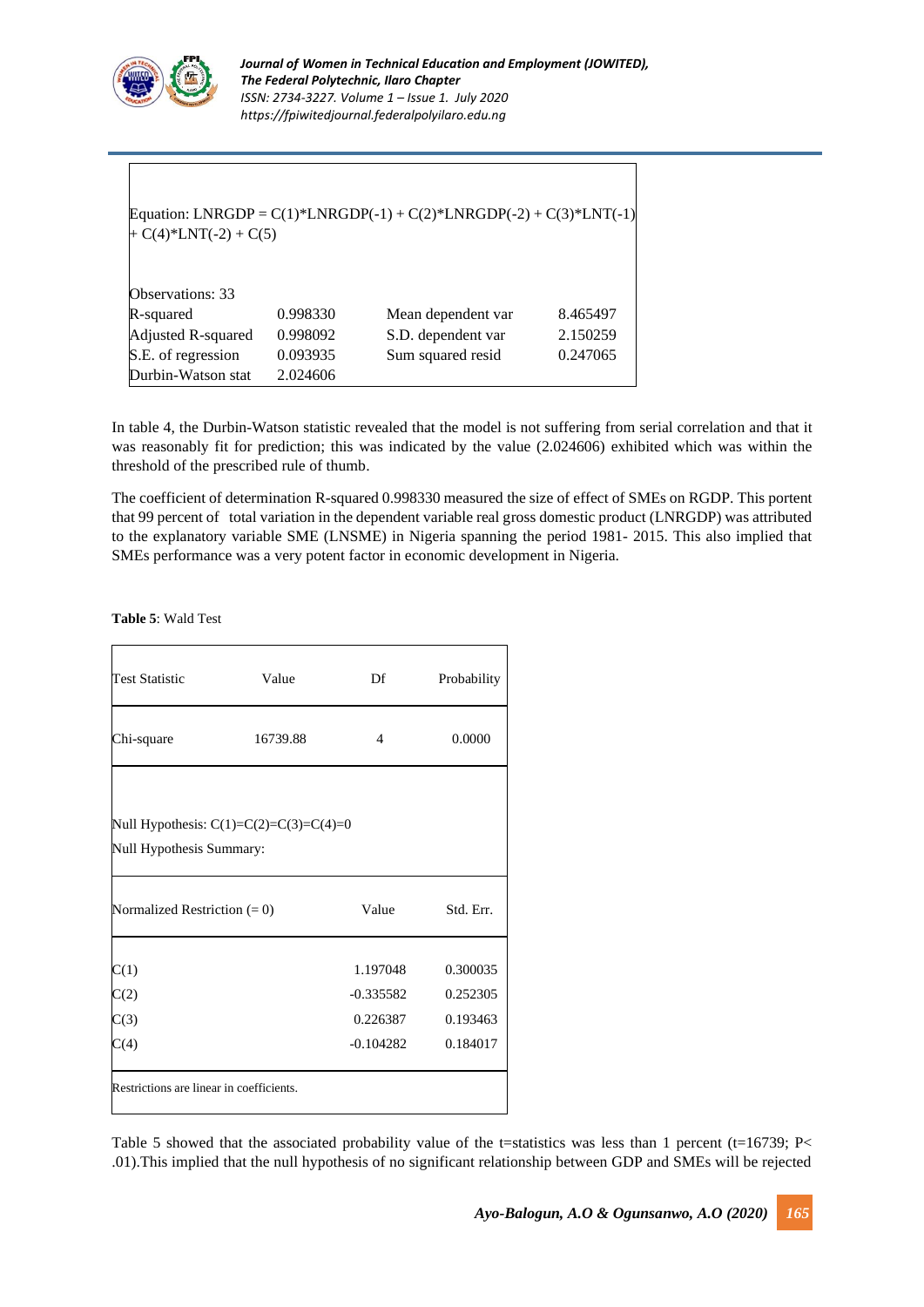

at 1 percent significant level and the alternative hypothesis (there is a significant relationship between SMEs and GDP) exhibited accepted at 99 percent confidence interval.

#### **Table 6:** Stability Test

VAR Residual Serial Correlation LM Tests Null Hypothesis: no serial correlation at lag order h Date: 07/16/20 Time: 05:12 Sample: 1981 2015 Included observations: 33

| Lags | LM-Stat              | Prob             |
|------|----------------------|------------------|
|      | 4.761867<br>4.300764 | 0.3126<br>0.3668 |

Probs from chi-square with 4 df.

Table 6 showed the auto correlation LM test probability value of 0.3126 and 0.3668, which were greater than 5 percent significant level ( $P > 0.05$ ) and this mean that the null hypothesis that no serial correlation with corresponding pvalue was accepted; this implies that the series were free from serial correlation.

| Table 7: Normality Test                            |                 |                |                |        |  |  |
|----------------------------------------------------|-----------------|----------------|----------------|--------|--|--|
| <b>VAR Residual Normality Tests</b>                |                 |                |                |        |  |  |
| Orthogonalization: Cholesky (Lutkepohl)            |                 |                |                |        |  |  |
| Null Hypothesis: residuals are multivariate normal |                 |                |                |        |  |  |
| Date: 06/28/20 Time: 21:55                         |                 |                |                |        |  |  |
| Sample: 1981 2015                                  |                 |                |                |        |  |  |
| Included observations: 33                          |                 |                |                |        |  |  |
|                                                    |                 |                |                |        |  |  |
| Component                                          | <b>Skewness</b> | Chi-sq         | df             | Prob.  |  |  |
| 1                                                  | 0.685715        | 2.586125       | 1              | 0.1078 |  |  |
| $\overline{2}$                                     | $-0.098143$     | 0.052977       | 1              | 0.8180 |  |  |
| Joint                                              |                 | 2.639102       | 2              | 0.2673 |  |  |
|                                                    |                 |                |                |        |  |  |
| Component                                          | Kurtosis        | Chi-sq         | df             | Prob.  |  |  |
| $\mathbf{1}$                                       | 3.263663        | 0.095588       | $\mathbf{1}$   | 0.7572 |  |  |
| $\overline{2}$                                     | 2.300542        | 0.672708       | 1              | 0.4121 |  |  |
| Joint                                              |                 | 0.768295       | $\overline{2}$ | 0.6810 |  |  |
|                                                    |                 |                |                |        |  |  |
| Component                                          | Jarque-Bera     | df             | Prob.          |        |  |  |
| 1                                                  | 2.681713        | $\overline{c}$ | 0.2616         |        |  |  |
| $\overline{c}$                                     | 0.725684        | $\overline{c}$ | 0.6957         |        |  |  |
| Joint                                              | 3.407397        | $\overline{4}$ | 0.4921         |        |  |  |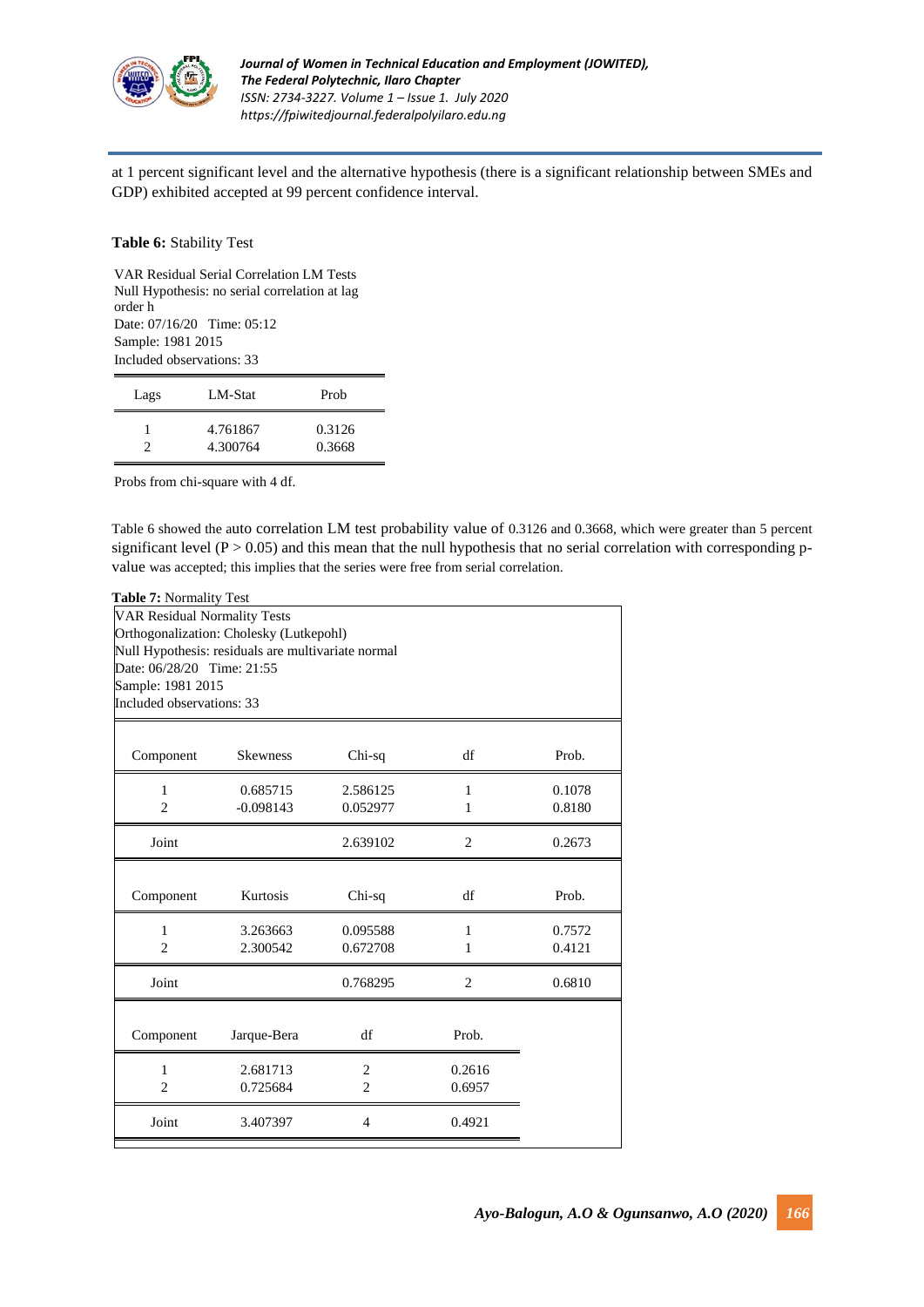

Table 7 revealed a jaque-bera probability statistics value of 0.4921, which was higher than 5 percent significant level ( $p > 0.05$ ). Therefore, the null hypothesis that the series are normally distributed was accepted; this implies that the series are normally distributed.

| <b>Table 8:</b> Heteroskedasticity Tests |                                                                                 |          |        |             |        |
|------------------------------------------|---------------------------------------------------------------------------------|----------|--------|-------------|--------|
|                                          | VAR Residual Heteroskedasticity Tests: No Cross Terms (only levels and squares) |          |        |             |        |
| Date: 07/16/20 Time: 05:17               |                                                                                 |          |        |             |        |
| Sample: 1981 2015                        |                                                                                 |          |        |             |        |
| Included observations: 33                |                                                                                 |          |        |             |        |
|                                          |                                                                                 |          |        |             |        |
| Joint test:                              |                                                                                 |          |        |             |        |
| Chi-sq                                   | Df                                                                              | Prob.    |        |             |        |
| 29.58500                                 | 24                                                                              | 0.1989   |        |             |        |
| Individual components:                   |                                                                                 |          |        |             |        |
|                                          |                                                                                 |          |        |             |        |
| Dependent                                | R-squared                                                                       | F(8,24)  | Prob.  | $Chi-sq(8)$ | Prob.  |
| $res1*res1$                              | 0.211470                                                                        | 0.804550 | 0.6049 | 6.978524    | 0.5390 |
| $res2*res2$                              | 0.325354                                                                        | 1.446775 | 0.2285 | 10.73668    | 0.2171 |
| $res2*res1$                              | 0.239305                                                                        | 0.943764 | 0.5003 | 7.897077    | 0.4436 |
|                                          |                                                                                 |          |        |             |        |

Table 8 revealed a probability statistics value of 0.1989, which was higher than 5 percent significant level (p > 0.05). The null hypothesis that the series has no heteroscedasticity was accepted; this implies that the model is free from heteroscedasticity.

## **5. Conclusion**

There is no doubt that small scale enterprises are essential for rapid and sustainable economy growth and development because they create employment, enhance capacity building for manpower and skills development, promote growth, reduce poverty, and facilitate industrial development among others. Several efforts had been made by successive governments to promote human and materials resources. These efforts have made small and medium scale businesses to contribute significantly to the development of Nigeria economy. In spite of government policies aimed at providing financial and technical support for the promotion of small business enterprises in Nigeria, they have performed less satisfactorily largely because of operational bottlenecks including lack of depth of the financial system, inadequate infrastructural facilities, poor management practices and low entrepreneurial skills to mention but a few. Banks which are supposed to provide adequate credit facilities in compliance to government policies usually place exorbitant interest rates alongside huge collateral securities that scare away investors. Despite all these bottlenecks, small scale businesses have contributed significantly to economic, social and development of the country.

### **References**

- Acho Yunusa & Abuh A. Paul, (2018). Assessment of The Contributions Of Small Scale Enterprises To The Development Of The Nigerian. *Economy Journal of Good Governance and Sustainable Development in Africa* (JGGSDA), 4(1),37-47
- Adelekan S. A, Arogundade S. T. & Dansu O.O. (2016). Entrepreneurship and Economic Growth in Nigeria: Evidence from Small and Medium Scale Enterprises (SMEs) Financing. *Global Journal of Commerce and Management Perspective*